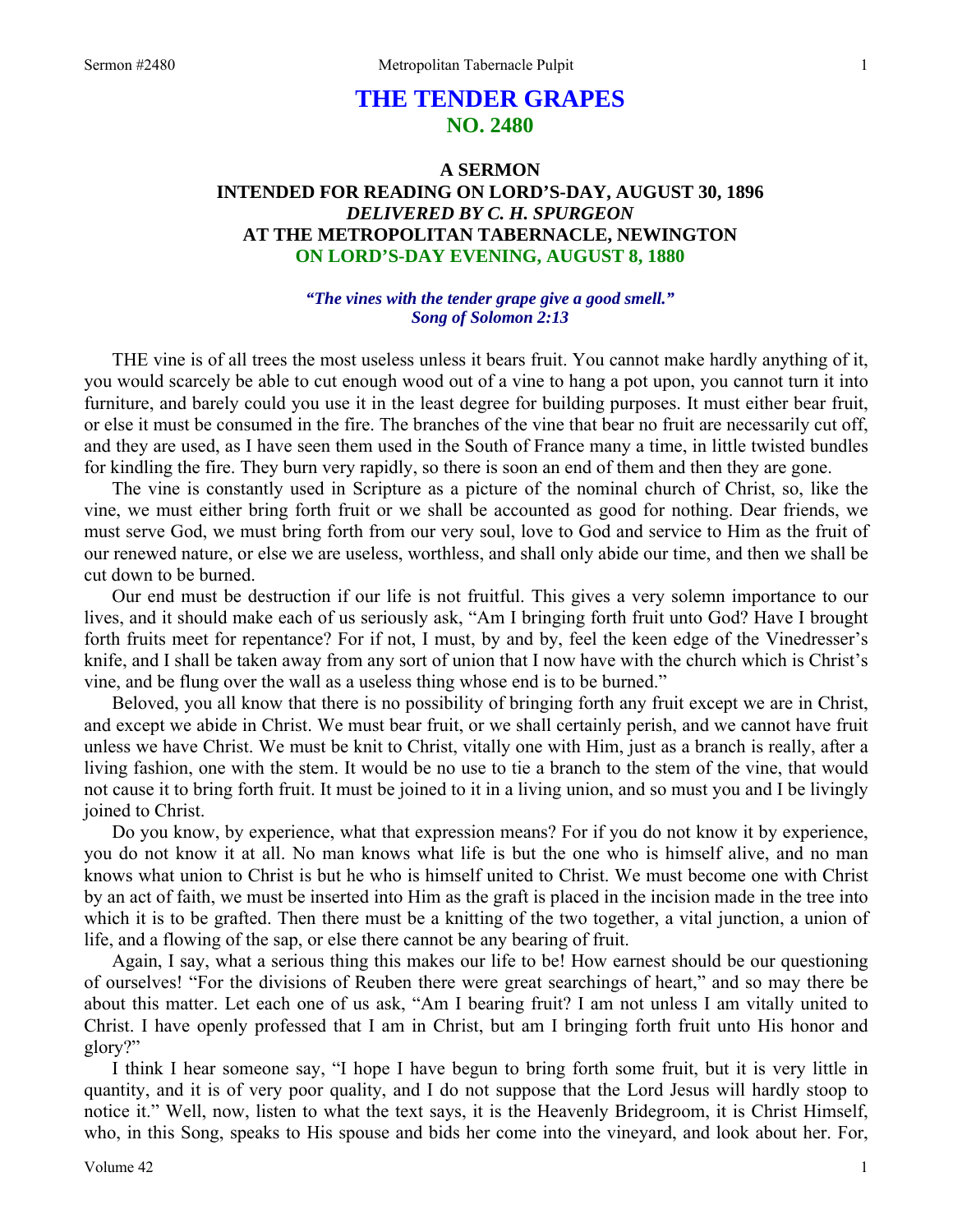says He, "The vines with the tender grape give a good smell." So, you see, there *was* some fruit, though it could only be spoken of as "the tender grape."

Some read the passage, "The vines in blossom give forth fragrance," others think it refers to the grape just as it begins to form. It was a poor little thing, but the Lord of the vineyard was the first to spy it out, and if there is any little fruit unto God upon anyone here present, our Lord Jesus Christ can see it. Though the berry be scarcely formed, though it is only like a flower which has just begun to knit, He can see the fruit, and He delights in that fruit.

I want, as the Holy Spirit shall help me, to speak about those early fruits—those tender grapes—that are being brought forth by some who have but lately come to know the Lord, and first, we will inquire, *what are these tender grapes?* Secondly, *what is the Lord's estimate of them?* and thirdly, *what is the danger to these tender grapes?* You will learn what that is from the fifteenth verse, "Take us the foxes, the little foxes, that spoil the vines; for our vines have tender grapes."

**I.** First then, WHAT ARE THESE TENDER GRAPES?

What are these firstfruits of the Spirit of God of which our text says, "The vines with the tender grape give a good smell"? While I am preaching, I shall be going over my own experience and the experience of many of God's people, and though I shall not be specially speaking to them, it will do them good to recollect what they passed through in the early days of their Christian life.

One of the first tender grapes that we spy out on living branches of the true Vine is *a secret mourning for sin,* and very often, an open mourning too. The man is no longer the mirthful, jovial, lightheaded, dare-devil sort of fellow that he was. He has found out that his life has not been right in the sight of God, he has become conscious that he has done much that is altogether wrong, and that he has left undone a thousand things which he ought to have done, and he feels heavy of heart and sad in spirit.

His old companions notice that there is a change in him, he does not tell them much because they would only laugh at him, but he has a wound somewhere within his heart, an arrow has pierced his conscience, and his soul bleeds inwardly.

The pleasure which he once took in sin is all gone now, and what is more, he grieves to think that he ever should have taken any pleasure in it. He hopes that God will forgive him, but he feels that he never will forgive himself. He smites upon his breast, and wishes he could strike so hard as to kill the sin which is there, but he discovers that when he would do good, evil is present with him, and that makes him cry, "O wretched man that I am! who shall deliver me from the body of this death?"

He used to think that to believe in Christ was a very easy thing, and that to be a Christian was almost as simple a matter as kissing his hand, but he finds it quite another thing now. He has a heavy burden to carry and it is crushing him to the ground, he is fighting with himself and cannot get the victory. Whenever he sees his sin, it grieves him, and he is grieved because he does not grieve more than he does. He wishes his heart would become softer, and that by some means he could weep for sin more thoroughly, for he really does hate it with all his soul.

Well now, this is one of the tender grapes, and if any of you are brought into that condition, I thank God for it. This is a crop that will ripen and sweeten before long. Surely, never was there a truly gracious soul who did not put forth this as one of the firstfruits of the Spirit, a secret mourning for sin.

Another tender grape is *a humble faith in Jesus Christ*. The man, perhaps, has got no farther than to say, "Lord, I believe, help my unbelief! I trust myself with You, and You have said I am saved if I do that, and therefore I conclude that I am saved, but oh, that I had more faith! Oh, that I could trust You without a doubt! But Lord, You know all things, You know that, humbly, tremblingly, I do accept You as my Savior, and I am hopeful to be numbered among Your people, though meanest of them all. Though my faith be but as a grain of mustard seed, I bless You that I have even that grain, and I know that it will grow, for it has within it the life You did impart."

That little trembling faith, like a freshly lighted candle which is easily blown out, is, nevertheless, one of the tender grapes. It will grow, it will come to perfection in due time, for the least true faith has everlasting life in it. All the devils in hell could not quench a single spark of God-given faith, for it is a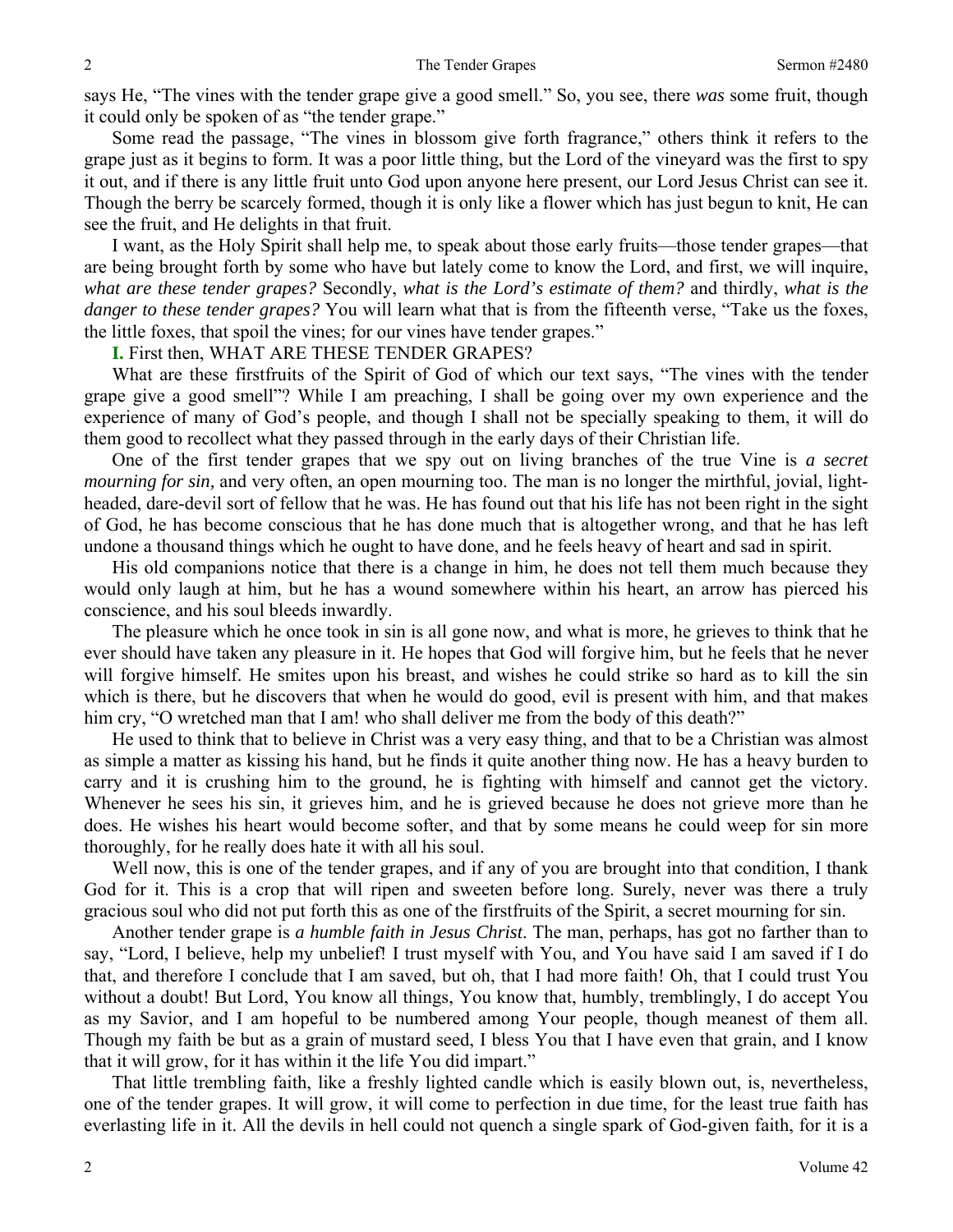living thing and it cannot be destroyed. This faith possesses immortality. It shall defy death itself, yet while it is so little, it is like the tender grape which gives a good smell.

Then there comes another tender grape, and that is *a genuine change of life*. The man has evidently turned right about, he is not looking the way he used to look, and he is not living as he used to live. At first he fails, and perhaps fails a good many times, like a child who is learning to walk, and has many a tumble, but it will never walk if it does not tumble a bit.

So, when men begin to live the new life, they have many slips. They thought that ugly temper of theirs would never rise again, but it does, and it grieves them very much, and some old habit, from which they thought they had clean escaped, entangles them unawares and they say, "Surely I cannot be a child of God if I do these things again," and there is great sorrow, and brokenness of spirit, and soulhumbling.

Well, that very soul-humbling is a tender grape. That effort to do better—not in your own strength, because you have none, and you are sure to fail utterly if you attempt such a task alone, but the effort to do better in the strength of God, yet with the full consciousness of your own weakness—all that indicates a real change.

I know that there are some men who have been so long steeped in evil that to get their old habits down is a very difficult task. "Can the Ethiopian change his skin, or the leopard his spots? then may ye also do good, that are accustomed to do evil." Nothing but almighty power could get the blackness out of the Ethiopian's skin, or the spots out of the leopard. God can do it, and He can reverse the whole current of our lives, yet nevertheless, while it is being done, there is often much of painful contrition and of brokenness of heart before Him.

See what a change it is that the Lord works in a man when He converts him from the error of his ways. There is Niagara, see the mighty flood come roaring down, what a sight it is! But can that Niagara be made to flow up-hill? Yes, God can accomplish that marvelous feat, but while it is being done, think of the twists, and twirls, and whirlpools, and sheets of spray that there will be. The vast mass of water has to stop and then to rush up again. What roaring of waves and shaking of rocks there will be even while God is performing this great operation!

So is it when there is a change of heart in one who has long been steeped in evil, one who has been an open sinner, there is a great deal of distress of heart while the work is being done. Yet if there be a radical change in the man, it is like the tender grape, which is a sure sign of life in the vine which brings it forth.

Another very blessed fruit of spiritual life in the soul is *secret devotion*. The man never prayed before; he went sometimes to a place of worship, but he did not care much about it. Now you see that he tries to get alone for private prayer as often as he can. He may not have the privilege of a room to himself, but he climbs up into a hayloft, or goes down into a sawpit, or retires behind a hedge, or in order to be quite alone, perhaps he walks the streets of London.

It is very easy to be alone in a crowded street, in busy Cheapside there is many a man who is utterly lonely, for he does not know anybody in all the throng that rushes past him. It is a really awful loneliness that a man may have in the midst of a dense crowd, and his heart may then be talking with God as well as if he were shut up in some private room. A soul must get alone if it is really born again, it cannot live without private prayer.

I like also to see the young beginners in the divine life carrying a pocket Testament, so that they may just read a short portion whenever they can get a few spare moments—two or three verses to lie in their memory, like a lozenge under the tongue, to melt there and dissolve into their inmost being. It is a grand thing to keep a man right, and it is one of the tender grapes on the vine when there is a love for the Word of God and a love for private prayer, I am sure that it is one of the tokens by which we are not very often deceived. "Behold, he prayeth," is an indication that God has renewed his heart.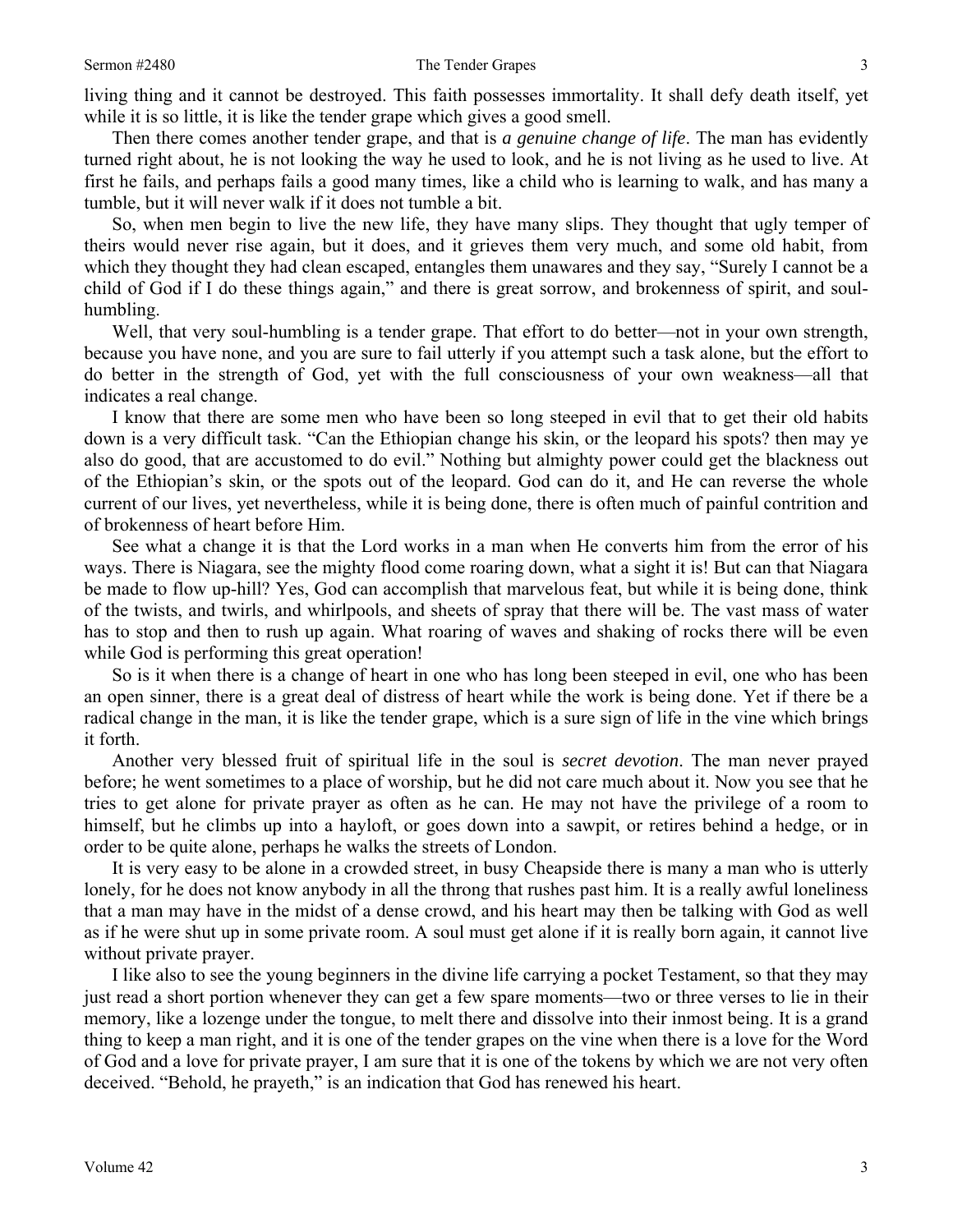Another of these tender grapes is *an eager desire for more grace*, a longing for more of the good things of the covenant. Why, those who are just brought to know the Lord would like us to preach seven sermons a day, and they would like to hear them all!

I know that when I was first brought to Christ, I was ravenous after the Gospel. I felt like the great beast mentioned in the book of Job, that "drinketh up a river, and trusteth that he can draw up Jordan into his mouth," so thirsty did I seem to be after the river of the water of life. I do not think that the seats felt hard to me then, or that standing in the aisle was too tiresome so long as it was but the Gospel that was preached to me, for there was an eager desire after it in my soul.

If anyone can tell the poor seeking one, who has just a little light, where he can get ten times the grace he has, I warrant you that he will make the journey if he may but find it, that his feeble faith may grow to full assurance, that his repentance may be deeper, that his love to God may be more intense. If his whole soul is set on attaining this object, it is manifest that these are the tender grapes that grow out of the life that is within the branches of the Vine.

There is also in such persons, another very precious sign of grace, and that is, *a simple love to Jesus*. The heart knows little, but it loves much; the understanding is not yet fully enlightened, but the affections are all on fire. "Thy first love" is mentioned with special commendation in the book of the Revelation, and I think that some of us, who have known the Lord for thirty years or more, can look back upon our first love with something of regret. I hope that we love Christ better now than we did then, but there was a vividness about our first love which we do not always realize in our more matured experience.

It was then very much as it is when your servant lights a fire, at the first, the shavings, or the paper, or whatever it may be at the bottom of the kindling, makes a great deal more of a blaze than appears afterwards, and the fire is at its best when it all gets into one great steady ruby glow. It is to this state that the ardent love of Christians should come, but still, there is something very pleasing about that first blaze, and I could almost wish that we always blazed away as we did in the fervor of our first love.

That first flame was one of the sure tokens that the fire was there, just as the tender grapes prove that the life is in the Vine-branches. If, dear friends, you are now full of love to Christ, do not let anybody quench it, or even dampen it, but may it burn more and more, like coals of juniper which have a most vehement flame! God grant that this love, and all the other tender grapes that I have mentioned, may be seen in everyone who has newly sought and found the Lord!

**II.** Now I must try to answer our second question—WHAT IS THE LORD'S ESTIMATE OF THESE TENDER GRAPES?

What does He think of that sorrow for sin, that little faith, that humble trust in His atoning sacrifice, that earnest attempt to live a changed life, that weariness of frivolity, that private prayer and study of the Scriptures, that eager desire for more grace and that childlike love? What does the Lord think of all this?

Well, first, He thinks so much of it that *He calls His church to come and look at it*. Look at the verses that precede our text, "My beloved spake, and said unto me, Rise up, my love, my fair one, and come away. For, lo, the winter is past, the rain is over and gone; the flowers appear on the earth; the time of the singing of birds is come, and the voice of the turtle is heard in our land; the fig tree putteth forth her green figs, and the vines with the tender grape give a good smell."

We do not usually call our friends to look at things which we do not ourselves admire, so here the Bridegroom calls His spouse to share in His joy in these tokens of the heavenly life of the church of God. Be always on the lookout for the tender grapes. I think I know some Christians who do not appreciate these early fruits as they ought.

When dear children are brought to know the Lord, we cannot expect that such little shoots as they are should at first bring forth anything but tender grapes. There are some who do not take that view of the matter. "Ah!" they say, "there is no flavor in those grapes." Did you expect that there would be? "Oh!" they cry, "they are tart and sour." Of course they are, while they are tender grapes, they must be so. You cannot get the ripeness or the sweetness of maturity in that which is just beginning to grow.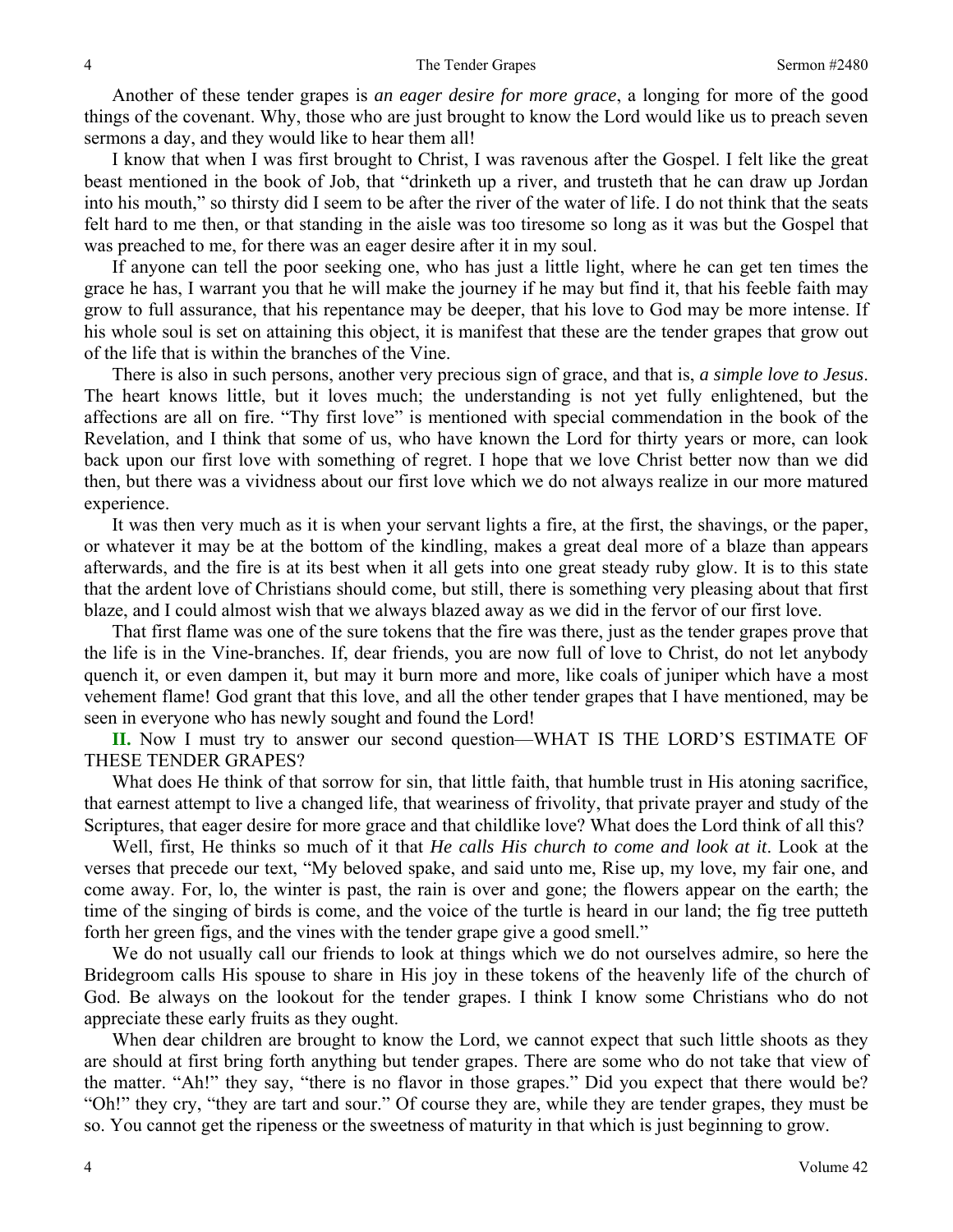#### Sermon #2480 5

Our Lord would not have us find fault with the fruit of young converts, but rather go and look at it, and admire it, and bless God that there is at least some, and that it is as good as it is. "Ah!" says one, "that young man does not know much." Does he know that one thing, whereas he was blind, now he can see? Then be thankful that he knows as much as that. "Oh!" you exclaim, "but he has not much prudence." No, my dear friend, do you suppose that this young man is to have as much prudence as you have at your age, and you are perhaps sixty or seventy? I might possibly say with truth that you have not quite so much zeal as you might have to go with your prudence.

"Oh, but!" you say, "we want the young man to be more mature." Give him time, and he will get as mature as you are, but while the grapes are still tender, your Master and his calls you to look at them, and to thank Him for them, for there is something very cheering in the sight of the first weak, faint tokens of the working of the Holy Spirit in the soul of a young believer.

What is Christ's estimate of these tender grapes? Why, next, *He calls them tender*. He does not call them mature, He does not speak of them as ripe, He calls them "tender." Do you know how He might have described them? He might have called them sour, but He does not, He calls them "tender." He likes to use a sweet word you see, the softest and best word that He can use, so, when you describe a young convert, my dear brother, do not at once point out his immaturity, but call him "tender." Do not speak about his want of discretion, but call him "tender." Do not say, "Oh, well, I question whether he can be a child of God or not!" He is one of God's little ones.

A little child is just as much its mother's bairn as the biggest one in the family is, and no doubt that little one whose voice we heard just now is as much beloved of the mother as any of her older sons or daughters. So it should be with those who are the little children in God's great family of love, therefore, imitate your Lord, and call them "tender."

Then He says something more, "The vines with the tender grape give a good smell." Of what do they smell?

Well, first, they smell of *sincerity*. You say, "That young man does not know much, but he is very sincere." How many do I see, who come to make a confession of their faith in Christ, who do not know this doctrine, or have not had that experience, but they are very sincere! I can tell that they are genuine by the way they speak, they often make such dreadful blunders, theologically, that I know they have not learned it by rote, as they might get up a lesson. They talk straight out of their loving but ignorant hearts, and I like that they should do so, for it shows how true they are in what they say, and our Lord Jesus always loves sincerity.

There is no smell so hateful as the smell of hypocrisy, a religious experience that is made to order, religious talk such as some indulge in, which is all cant, is a stench in the nostrils of God. The Lord save us from it! But these vines with the tender grape give forth the sweet smell of sincerity.

Next, there is about these young believers a sweet smell of *heartiness*. Oh, how hearty they generally are, how earnest, how lively! By and by, some of the older folks talk about the things of God as if they were worn threadbare, and there was nothing of special interest in them, but it is not so with these newborn souls, everything is bright and fresh, they are lively, and full of earnestness, and Jesus loves that kind of spirit. He said to the angel of the church of the Laodiceans, "I would thou wert cold or hot." It is lukewarmness that He cannot bear, but He approves of warm, simple heartiness, it is to Him like the smell of the vines that bear the tender grapes.

There is sure to be also about these young Christians the sweet smell of *zeal,* and whatever may be said against zeal, I will take up the cudgels for it as long as I live. In the work of God we cannot do without fire. We Baptists like water because our Master has ordained the use of it, but we must also have fire, fire from heaven, the fire of the Holy Ghost.

When I see our young men and young women full of zeal for God's glory, I say, "God bless them! Let them go ahead." Some of the old folk want to put a bit in the mouths of these fiery young steeds, and to hold them in, but I trust that I shall ever be on their side, and say, "No, let them go as fast as they like.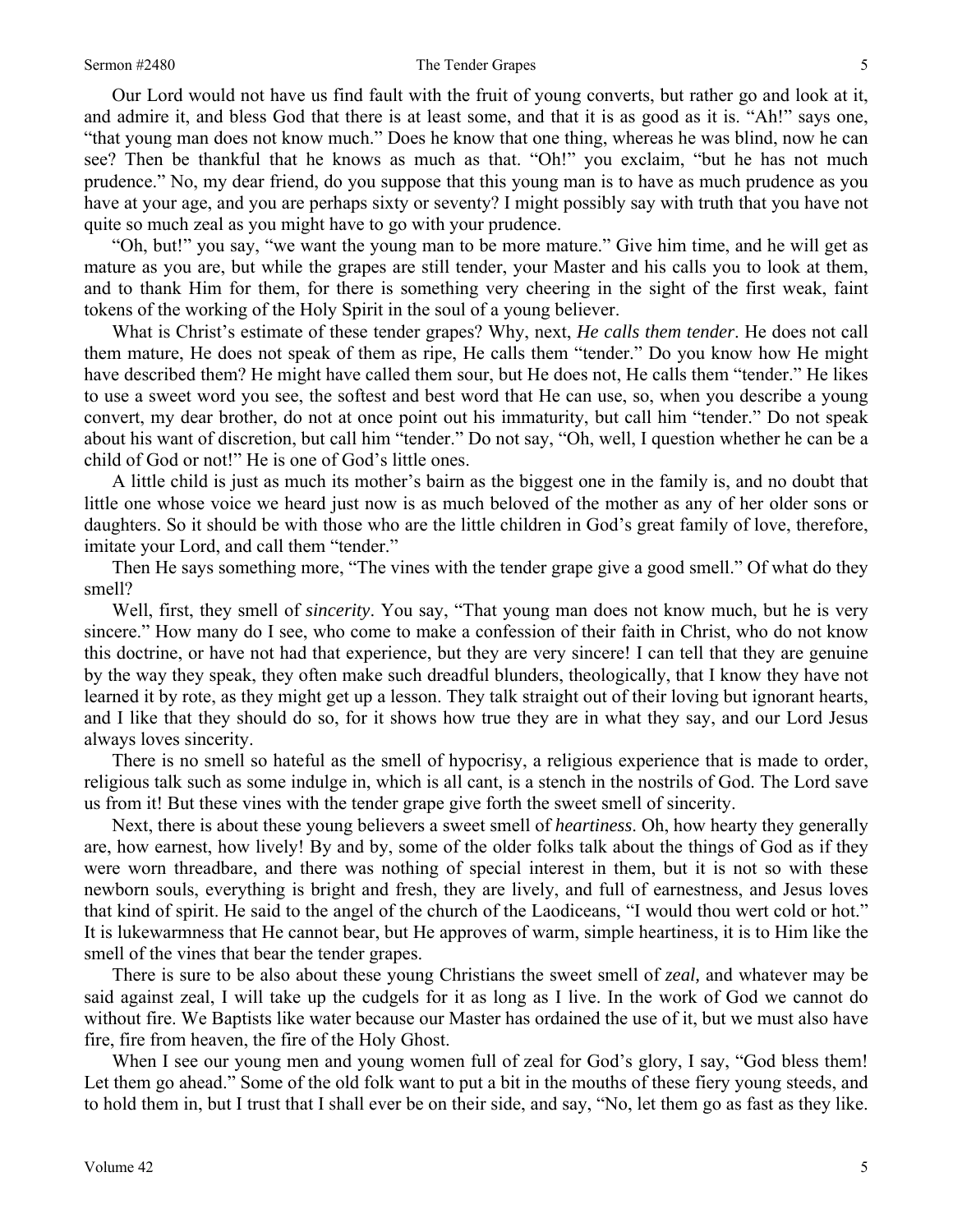If they have zeal without knowledge, it is a deal better than having knowledge without zeal, only wait a bit, and they will get all the knowledge they need."

These young believers have another sweet smell, they are *teachable,* ready to learn, willing to be taught from the Scriptures and from those whose instructions God blesses to their souls. There is also another delicious smell about them, and that is, they are generally *very joyful*. While they are singing, some dear old brother, who has known the Lord for fifty years, is groaning, what is the matter with the good man? I wish that he could catch the sweet contagion of the early joy of those who have just found the Savior. There is something delightful in all joy when it is joy in the Lord, but there is a special brightness about the delight of those who are newly converted.

You see that Christ forms a correct, condescending, wise estimate of these vines with the tender grape. He calls His church to look at them, He calls them tender, He says that they have a sweet smell, and then He shows that He cares very much about them, for He says, "Take us the foxes, the little foxes, that spoil the vines: for our vines have tender grapes." He does not want even the tender grapes to be spoiled.

Some people seem to think that none but advanced Christians are worth looking after, but our Lord is not of that opinion. "Oh, it was only a lot of girls that joined the church," said somebody. "A lot of girls?" That is not the way that our Lord Jesus Christ speaks about His children. He calls them King's daughters, and let them be called so. "They were only a pack of boys and young men." Yes, but they are the material of which old men are made, and boys and young men, after all, are of much account in the Master's esteem. May we always have many such in this church!

**III.** So I come to my third and closing question—WHAT IS THE DANGER TO THESE TENDER GRAPES?

The fifteenth verse says that they are in danger from foxes, and gives the command, "Take us the foxes, the little foxes, that spoil the vines: for our vines have tender grapes."

Dear young friends who have lately found Christ, there are foxes about. We try all we can to stop the gaps in the hedge, that we may keep the foxes out, but they are very crafty and they manage to get in sometimes. The foxes in the East are much smaller than ours, and they seem to be even more cunning and more ferocious than those we have in this country, and they do much mischief to the vines.

In the spiritual vineyard there are foxes of many kinds. There is first, *the hard censurer*. He will spoil the vines if he can, and especially the vines that have the tender grapes. He finds fault with everything that he can see in you who are but young believers. You know that you are simply depending upon Christ for salvation, but this censurer says, "You are no child of God, for you are far from being perfect." If God had no children but those who are perfect, He would have none under heaven.

These censorious people will find fault with this and that and the other in your life and character, and you know well enough that you have all too many imperfections, but if they look for them, they can soon spy them out. Then they say, "We do not believe that there is any grace at all in you," though you know that by the grace of God you are what you are.

It may be that there is a fault in you which they have discovered, perhaps you were taken by surprise and suddenly overcome. Possibly they even set a trap for you, and allured you into it, provoking you to anger, and then turning upon you, saying, "You have made a profession, have you? That is your religion, is it?" and so on.

May God deliver you from these cruel foxes! He will often do so by enabling you not to mind them. After all, this is only the way in which all Christians have been tried, there is nothing strange in your experience from these censurers, and they are not your judges, you will not be condemned because they condemn you. Go and do your best in the service of your Lord, trust in Christ, and do not mind what they say, and you will be delivered from that kind of fox.

A worse fox even than that one, however, is *the flatterer*. He comes to you smiling and smirking, and he begins to express his approval of your religion, and he very likely tells you what a fine fellow you are. Indeed, you are so good that he thinks you are rather too precise, you have gone a little over the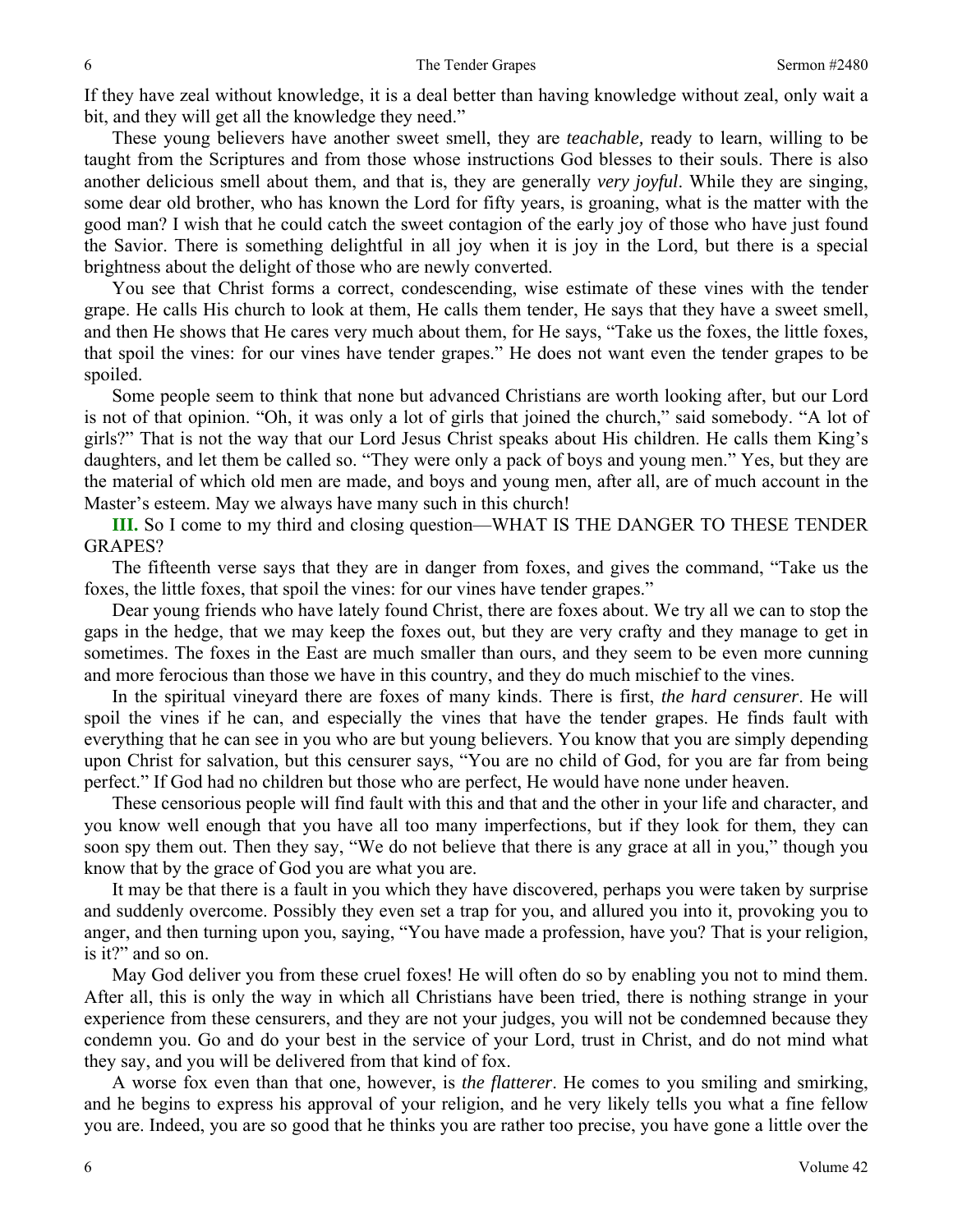line! He believes in religion, he says, fully, though if you watch his life, you will not think so, but he says that he does not want people to be righteous overmuch, he knows that there is a line to be drawn and he draws it.

I never could see where he drew it, but still, he says he does, and he thinks that you draw the line a little too near the cross. He says, "You might be a little more worldly, you cannot get through life in your way, if you get out of society, you may as well get out of the world at once. Why do you make yourself appear so singular?" I know what he is after, he wants to get you back among the ungodly. Satan misses you and he wants to have you again, so he is sending Mr. Flatterer to wheedle you back if possible, into your former bondage to himself.

Get away from that fox at once. The man who tells you that you are too precise ought to be precisely told that you do not want his company. There never lived a man yet who was too holy, and there never will live a man who will imitate Christ too closely, or avoid sin too rigidly. Whenever a man says that you are too Puritanical, you may always smell one of these foxes. It would be better if we were all more Puritanical and precise. Has not our Father said to us, "Be ye holy; for I am holy"? Did not our Lord Jesus say to His disciples, "Be ye therefore perfect, even as your Father which is in heaven is perfect"?

Then there comes another foul fox, *Mr. Worldly-wiseman*. He says, "You are a Christian, but do not be a fool. Carry your religion as far as you can make it pay, but if it comes to losing anything by it, well then, don't you do it. You see, this practice is the custom of the trade, it is not right, I know, but still, other people do it, and you ought to do it. If you do not, you will never get on in business."

Mr. Worldly-wiseman further says, "Never mind if you tell a lie or two, make your advertisements say what is not true, everybody else does it as a matter of course, and why should not you? Then try whether you cannot get a slice out of your customer here and a slice there when he does not know it, it is the custom of the trade, it is the way other people do, and as it is the custom, of course you must do it."

To all such talk I reply that there is another custom, a custom that God has, of turning all liars into hell, mind that you do not come under that divine rule and law. There is another custom that God has, namely, that of cutting down as hypocrites those who do not walk honestly and uprightly towards their fellow men.

The plea of custom will not stand for a moment at the judgment seat of Christ, and it ought to have no weight with us here. I know that there are many young people who, unless they are watchful and careful at the very beginning of their spiritual life, will get lamed and never walk as they ought to do, because this fox has bitten them.

There is another ugly fox about, and that is *a doubting fox*. He comes and says, "You seem very happy, and very joyful, but is it true? You appear to have become quite a different person from what you used to be, but is there, after all, such a thing as conversion?" This fox begins nibbling at every doctrine, he even nibbles at your Bible and tries to steal from you this chapter and that verse. God save you young people from all these foxes!

There are some foxes of *evil doctrine,* and they generally try to spoil our young people. I do not think anybody ever attempts now to convert me from my belief, the other day, when a man was arguing with another, I asked him, "Why don't you try me?" "Oh," he said, "I have given you up as a bad case, there is no use trying to do anything with you." It is so when we get to be thoroughly confirmed in our convictions of the truth, they give us up, and they generally say that we are such fools that we cannot learn their wisdom, which is quite correct, and so we intend to be as long as ever we live.

But with some of the younger folk, they manage it thus. They say, "Now, you are a person of considerable breadth of thought, you have an enlarged mind, you are a man of culture, it is a pity that you should cling to those old-fashioned beliefs, which really are not consistent with modern progress," and the foolish young fellow thinks that he is a wonder, and so is puffed up with conceit.

When a man has to talk about his own culture, and to glory in his own advancement, it is time that we suspected the truth about him. When a man can despise others who are doing vastly more good than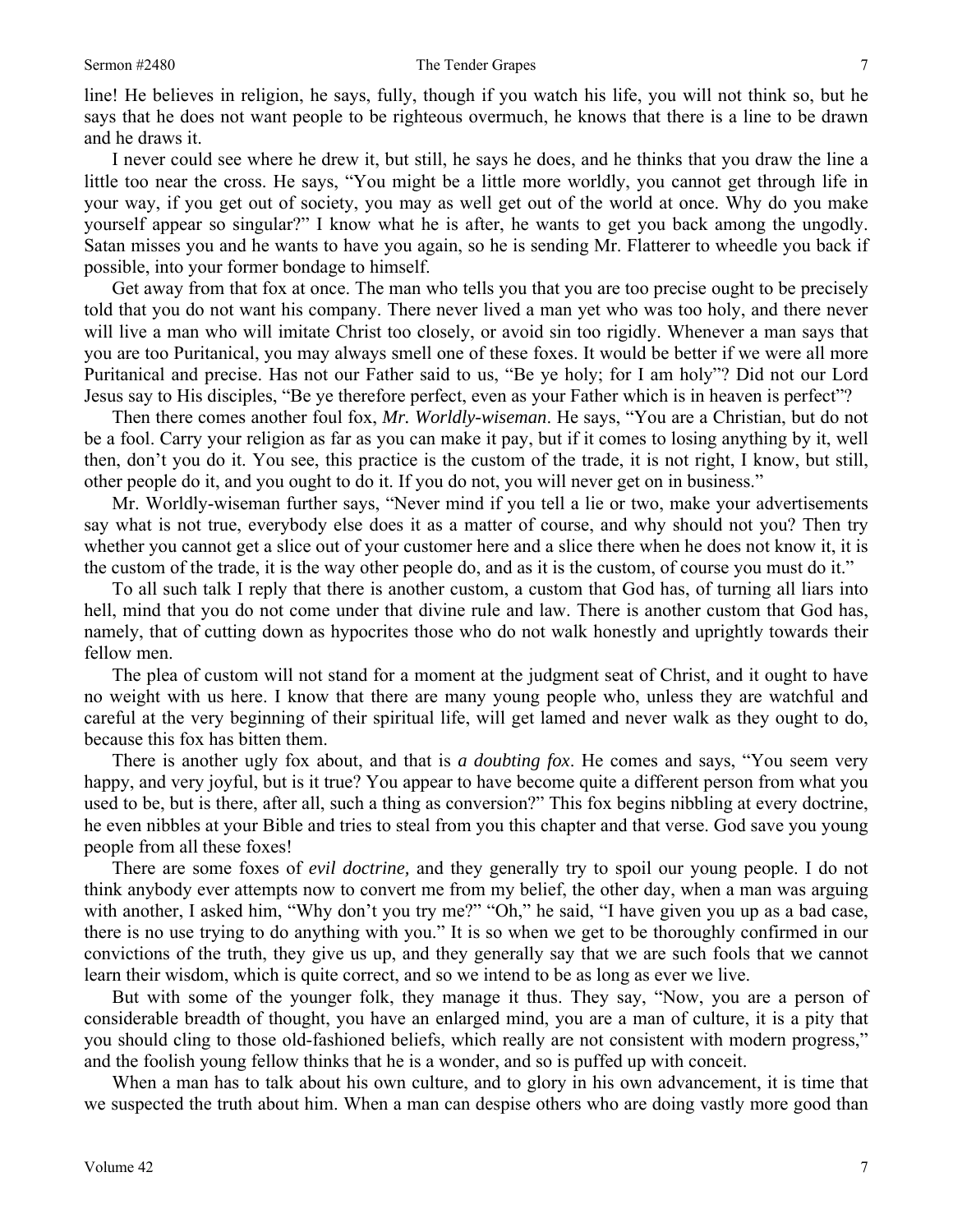he ever dreamed of doing, and call such people antiquated and old-fashioned, it is time that he should get rebuked for his impudence, for that is what it really is.

These clever men, as far as I know them, are simply veneered with a little learning, not a sixteenthousandth of an inch thick. There is nothing in the most of them but mere pretence and bluster, but there are some who hold firmly to the old Gospel, who have read as much as they are ever likely to do, and are fully their equals in learning, though they do not care to boast of their acquirements.

Do not any of you young people be carried away with the notion that all the learned men are heretics, it is very largely the reverse, and it is your sham, shallow philosopher who goes running after heresy. Get out of the way of that fox, or else he will do much mischief to the tender grapes.

So, brethren, I close with this remark. If you have any sign of spiritual life, if you have any tender grapes upon your branches, the devil and his foxes will be sure to be at you, therefore, endeavor to get as close as you can to two persons who are mentioned hard by my text, namely, the King and His spouse.

First, keep close to Christ, for this is your life, and next, keep close to His church, for this is your comfort. Get among elderly Christian people, seek to catch up with those who have long known the Lord, those who are farther on the heavenly road than you are.

Pilgrims to Zion should go to heaven in company, and often, when they go in company, and they can get a Mr. Great-heart to go before them, it saves them from many a Giant Slay-good and many a Giant Grim, and they get a safe and happy journey to the Celestial City where else they might have been buffeted and worried. Keep close to God's people, whoever they may be, they are the best company for you, young believers.

Some Christians may, like Bunyan's pilgrim, start on the road to heaven alone, but they miss much comfort which they might have had with companions of a kindred spirit. As for Christiana and her children, and the younger folk especially, they will do well to keep in company with some one of the Lord's champions, and with the rest of the army with banners who are marching towards the Celestial City. God bless and comfort all of you who know His name, henceforth and forever! Amen.

# **EXPOSITION BY C. H. SPURGEON**

## *SOLOMON'S SONG 8:11-14 AND ISAIAH 5:1-7 AND LUKE 13:6-9*

**Song of Solomon Chapter 8. Verses 11-12.** *Solomon had a vineyard at Baal-hamon; he let out the vineyard unto keepers; every one for the fruit thereof was to bring a thousand pieces of silver. My vineyard, which is mine, is before me:* 

"The great Husbandman has graciously let His vineyard out to me, that I may keep it, and dress it, He has made it mine for the time being. I have some ground to till, some plants to tend, some vines to prune. It may not be a very large vineyard, still, it is mine, and I am accountable for it, and must look well to it. It is before me, I am thinking of it, I am caring for it, I am praying about it."

**12.** *Thou, O Solomon, must have a thousand, and those that keep the fruit thereof two hundred.* 

This is our resolve—that our greater Solomon shall have the profits and proceeds of His own vineyard. It is ours on lease, but the freehold is His. He "must have a thousand," and we shall be well content with our share of the vintage, joyful and glad that we may have "two hundred."

**13.** *Thou that dwellest in the gardens, the companions hearken to thy voice: cause me to hear it.* 

"For to hear that voice will be far better than the 'two hundred' which shall be my share of the fruit. If I may have You with me, O my Lord, I will be better pleased, though my portion of fruit should be very small indeed, for in having You my portion will be great indeed! I hear, my Lord, that some of Your people live with You until they are called Your companions. There are some whom You do call Your friends, there are disciples whom Jesus loves. These 'hearken to thy voice: cause me to hear it.' Unstop my deaf ears, give me a sensitive spirit, let my soul thrill, and my heart throb, and my whole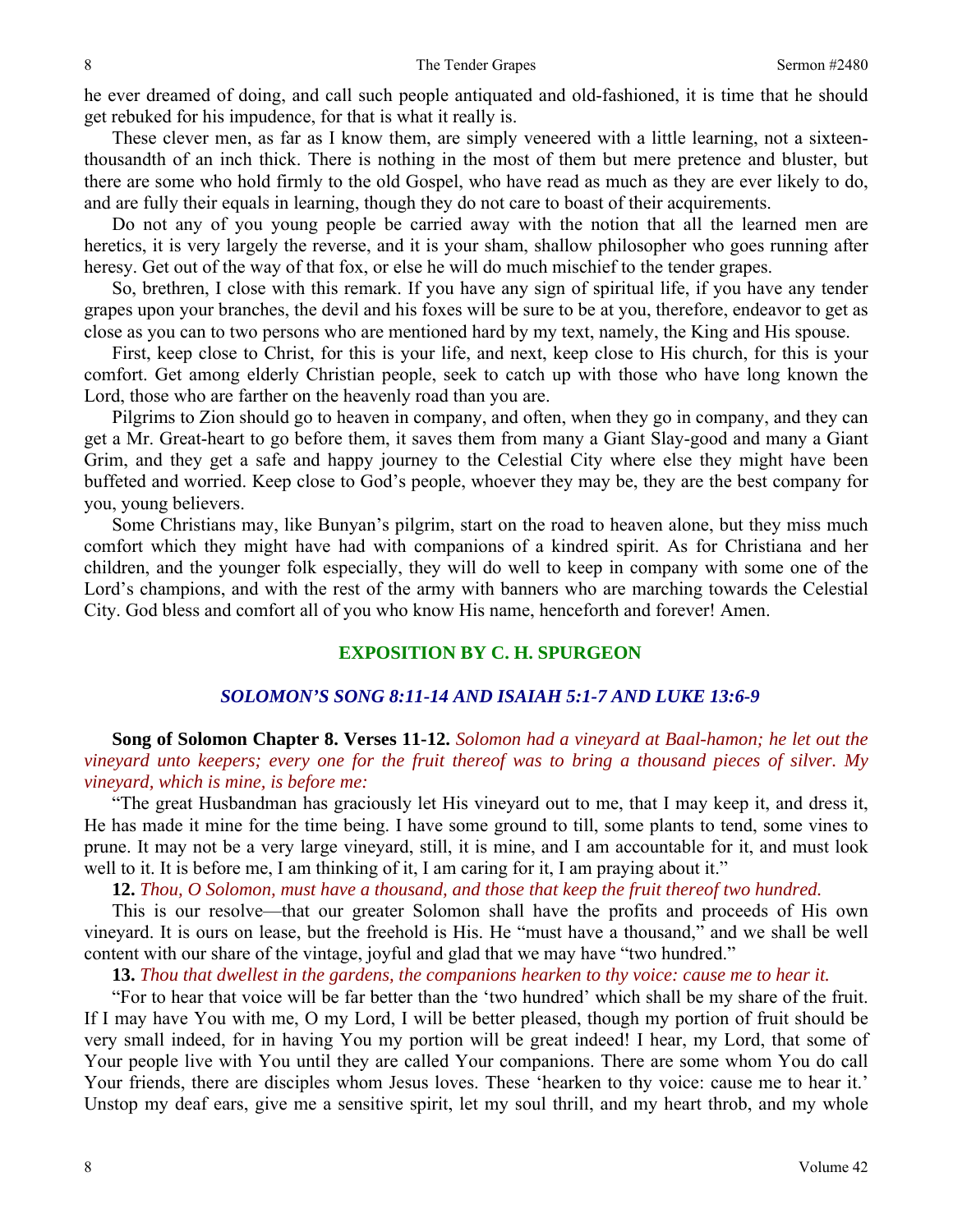**14.** *Make haste, my beloved,—* 

"Do not let me have to wait long for You, O my Beloved! Even at the beginning of this service, cause me to realize Your presence."

**14.** *And be thou like a roe or a young hart upon the mountains of spices.* 

"Are there mountains that divide me from You? Come and leap over them, for You are swift of foot and sure of standing, 'Be thou like to a roe or to a young hart,' and when You come, the mountains of division shall change into mountains of spices, and all around me shall be sweet."

**Isaiah Chapter 5. Verse 1.** *Now will I sing to my wellbeloved a song of my beloved touching his vineyard. My Wellbeloved has a vineyard in a very fruitful hill:*

You and I, dear friends, are placed in a position where we have very choice opportunities of glorifying our God, we are like "a vineyard in a very fruitful hill," most favorably placed for fruitfulness. The Well-beloved had a vineyard in a very fruitful hill—

**2.** *And he fenced it, and gathered out the stones thereof, and planted it with the choicest vine, and built a tower in the midst of it, and also made a winepress therein: and he looked that it should bring forth grapes, and it brought forth wild grapes.* 

Is that my case? Is it your case, dear friend? Has even our religion been a false thing? Has it been like wild grapes or poisonous berries? Have we been at times right only by accident, and have we never carefully and sedulously sought to serve our Lord, or to bring forth fruit to His praise? O Lord, You knowest!

**3-6.** *And now, O inhabitants of Jerusalem, and men of Judah, judge, I pray you, betwixt me and my vineyard. What could have been done more to my vineyard, that I have not done to it? wherefore, when I looked that it should bring forth grapes, brought it forth wild grapes? And now go to; I will tell you what I will do to my vineyard: I will take away the hedge thereof, and it shall be eaten up; and break down the wall thereof, and it shall be trodden down: and I will lay it waste:* 

There is no destruction like that which comes when God destroys the fruitless vineyard. When a human enemy or the wild boar out of the wood lays it waste, it may be restored again, but if, in righteous wrath, the divine Owner of the vineyard Himself lays it waste, what hope remains for it? "It shall be trodden down; and I will lay it waste:"—

**6-7.** *It shall not be pruned, nor digged; but there shall come up briers and thorns: I will also command the clouds that they rain no rain upon it. For the vineyard of the LORD of hosts is the house of Israel, and the men of Judah his pleasant plant: and he looked for judgment, but behold oppression; for righteousness, but behold a cry.* 

This passage has a special reference to God's ancient people, and one cannot read it without noting how literally this terrible threatening has been fulfilled.

**Luke Chapter 13. Verse 6.** *He spake also this parable; A certain man had a fig tree planted in his vineyard; and he came and sought fruit thereon, and found none.* 

Let us, everyone, read this parable as if our Lord Jesus Christ were now speaking it for the first time to each of us. There is a lesson here which we shall do well to heed.

**7-9.** *Then said he unto the dresser of his vineyard, Behold, these three years I have come seeking fruit on this fig tree, and found none: cut it down; why cumbereth it the ground? And he answering said unto him, Lord, let it alone this year also, till I shall dig about it, and dung it: and if it bears fruit, well: and if not, then after that thou shalt cut it down.* 

"In that case, I will plead for it no longer, for it will have had its full time of testing, and every opportunity of bearing fruit, 'After that thou shalt cut it down."' The parable is so simple that it needs no